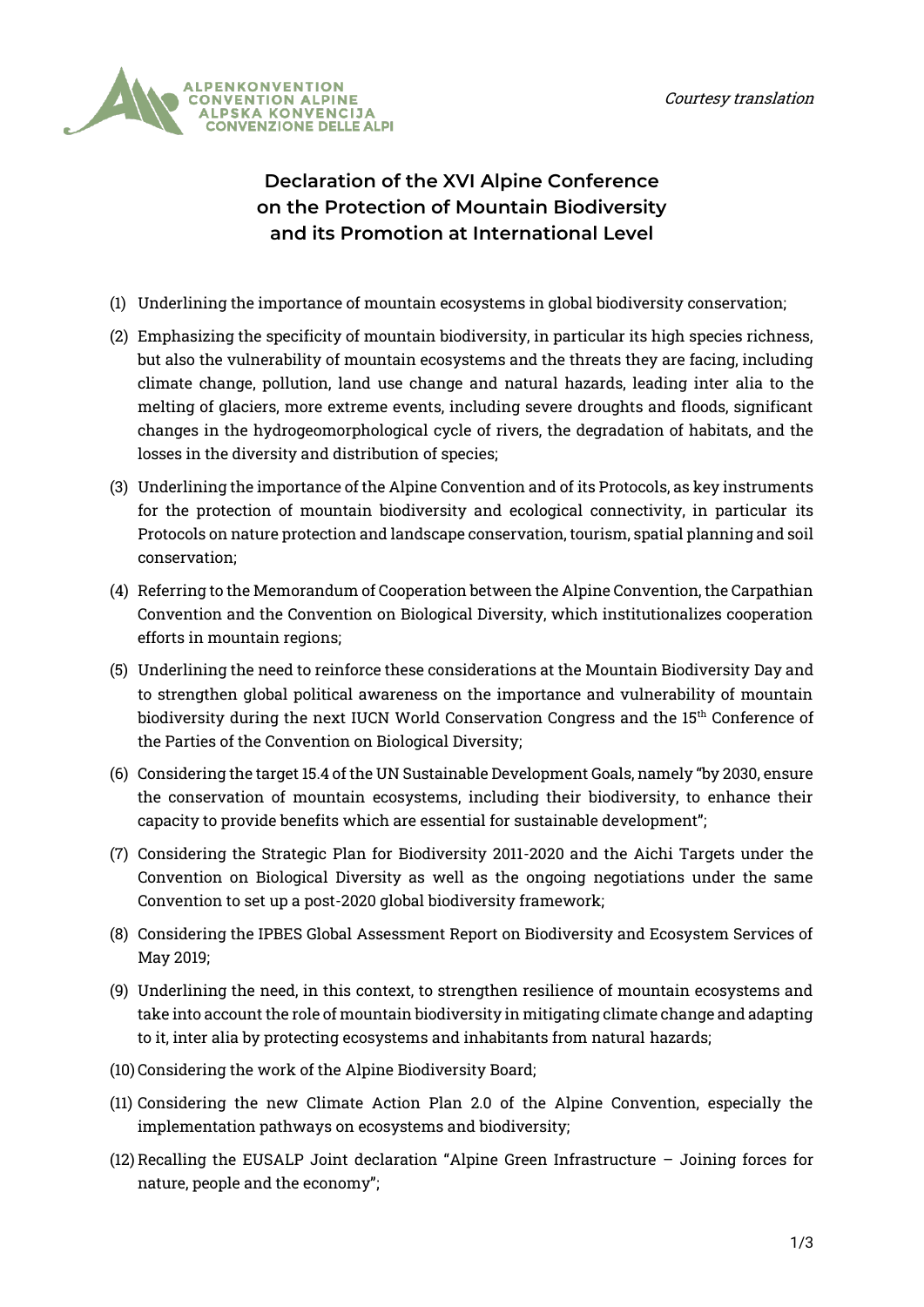- (13) Referring to the importance of protected areas, ecological connectivity, nature-based solutions and retreat areas as a backbone for habitat protection and ecological processes;
- (14) Considering existing ecosystem resilience practices developed by local communities and the need to formulate strategies of adaptation to climate change in consultation with local communities;
- (15) Considering the necessity of site-specific agricultural cultivation to preserve mountain pastures and push back scrub encroachment of high-biodiversity pastures, as well as the need to protect rare and sensitive habitats;
- (16) Considering the findings of the Green Economy Progress Report regarding the preservation and use of ecosystem services and natural capital and considering the goals of the new EU Biodiversity Strategy 2030 with its focus on ecosystem restoration and the objectives of the UN Decade 2021-2030 that aim to prevent, halt and reverse the degradation of ecosystems globally;

## **The Alpine Conference requests the Contracting Parties to the Alpine Convention to:**

- 1. Support the integration of mountains as vulnerable ecosystems in their National Biodiversity Strategies and Actions Plans (NBSAPs);
- 2. Support the integration of mountains as vulnerable ecosystems in the ongoing negotiations related to the post-2020 global biodiversity framework, and take anticipatory adaptation measures such as encouraging extensive mountain pastures and hay meadows conservation and their long-term monitoring, as well as the conservation of rare and sensitive habitats;
- 3. Reinforce the implementation of the Protocols of the Alpine Convention, especially its Protocols on nature protection and landscape conservation, tourism, spatial planning and soil protection;
- 4. Support implementation mechanisms at regional and local levels to strengthen actions towards the protection and restoration of biodiversity, cultural landscape and the livelihoods of local communities in mountains; these mechanisms should promote the integration of biodiversity into sectors such as agriculture, forestry, tourism and spatial planning, as well as support the development of livelihoods through sustainable use of mountain biodiversity and a green economy in the Alps;
- 5. Consider, with the support of the Alpine Biodiversity Board, the development of an action plan for mountain biodiversity protection identifying priorities, good practices and a monitoring system as a model for other mountain regions globally, and in light of the post-2020 global biodiversity framework;
- 6. Emphasize the importance and protection of Alpine soils in their diversity, especially with regard to their contribution to biodiversity;
- 7. Support the existing Alpine protected areas and, where relevant and possible, establish new protected areas that are well connected and effectively managed, and therefore contribute to the target of protecting 30% of land globally as suggested in the context of the Convention on Biological Diversity;